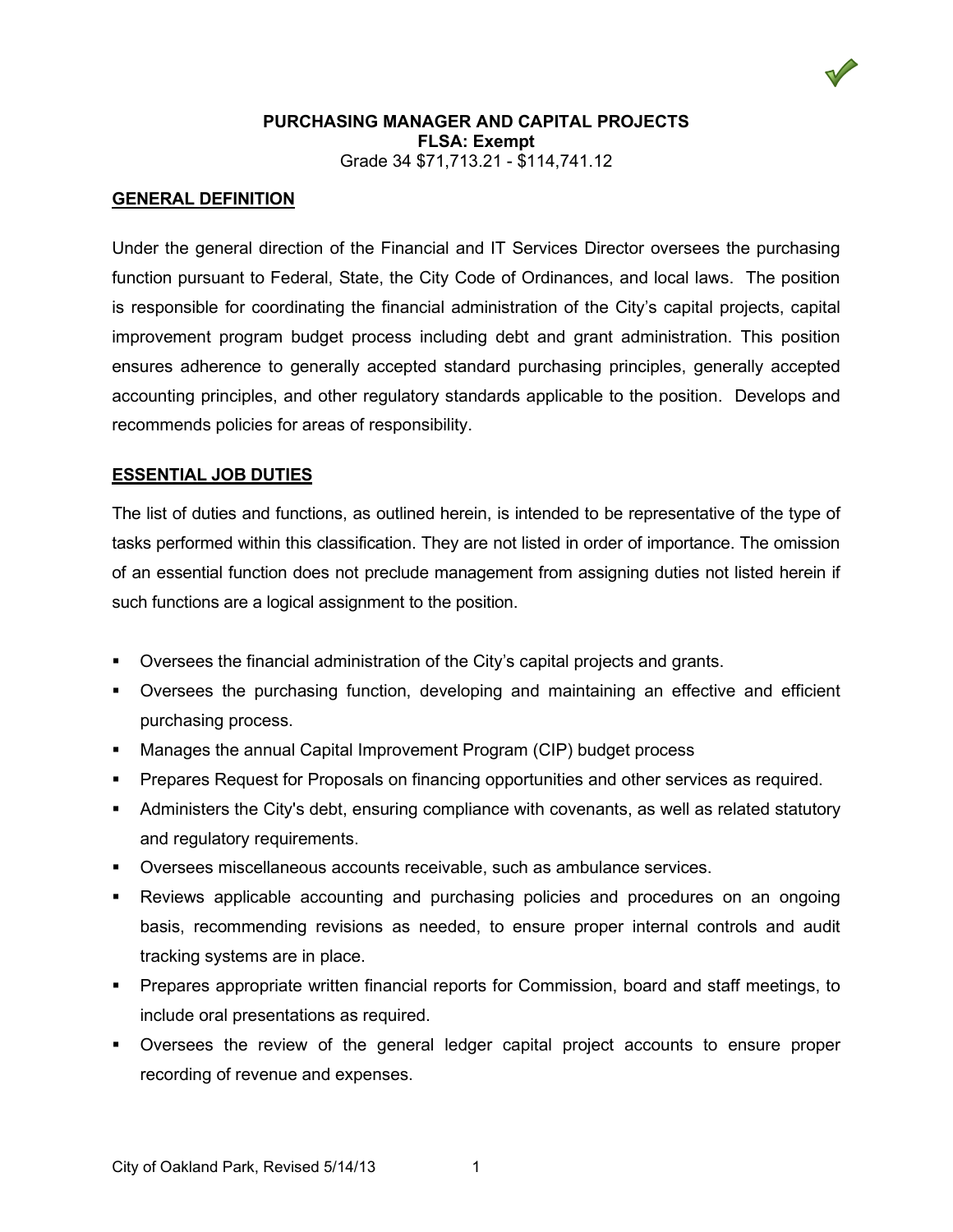- Oversees staffing requirements, including interviewing and selecting eligible candidates for positions, preparing annual evaluations, as well as providing guidance, assistance, and direction in proper policies and procedures.
- Assists the Comptroller in the year-end annual audit process.
- **Serves on related committees as determined necessary.**

# **KNOWLEDGE, SKILLS & ABILITIES**

- Knowledge of generally accepted standard purchasing principles and purchasing-related statutes and regulatory requirements.
- Knowledge of principles and practices of capital projects budget development and administration.
- Advanced knowledge of municipal finance, governmental accounting, and financial reporting.
- Knowledge of legislation, statutes, ordinances, and regulatory standards applicable to the management and administration of public funds.
- Knowledge of modern office practices, procedures, computerized accounting systems, equipment, and techniques applied to governmental accounting systems.
- Skills to maintain a complex set of accounting records and reports.
- Ability to direct the preparation of complex financial reports.
- Ability to effectively manage (including planning & organizing, delegation, oral communication, and control) the work of professional and clerical personnel.
- Ability to establish and maintain effective working relationships with internal and external customers, as well as governing and appointed authorities.
- Ability to communicate professionally and effectively, both written and verbal.
- Ability to present a strong customer service orientation in work and communication with coworkers, management, elected officials, and citizens.

### **MINIMUM ACCEPTABLE EDUCATION, TRAINING & EXPERIENCE**

Bachelor's degree from an accredited college or university with a major in accounting or finance; five (5) years experience in a financial management field, with a minimum of three (3) years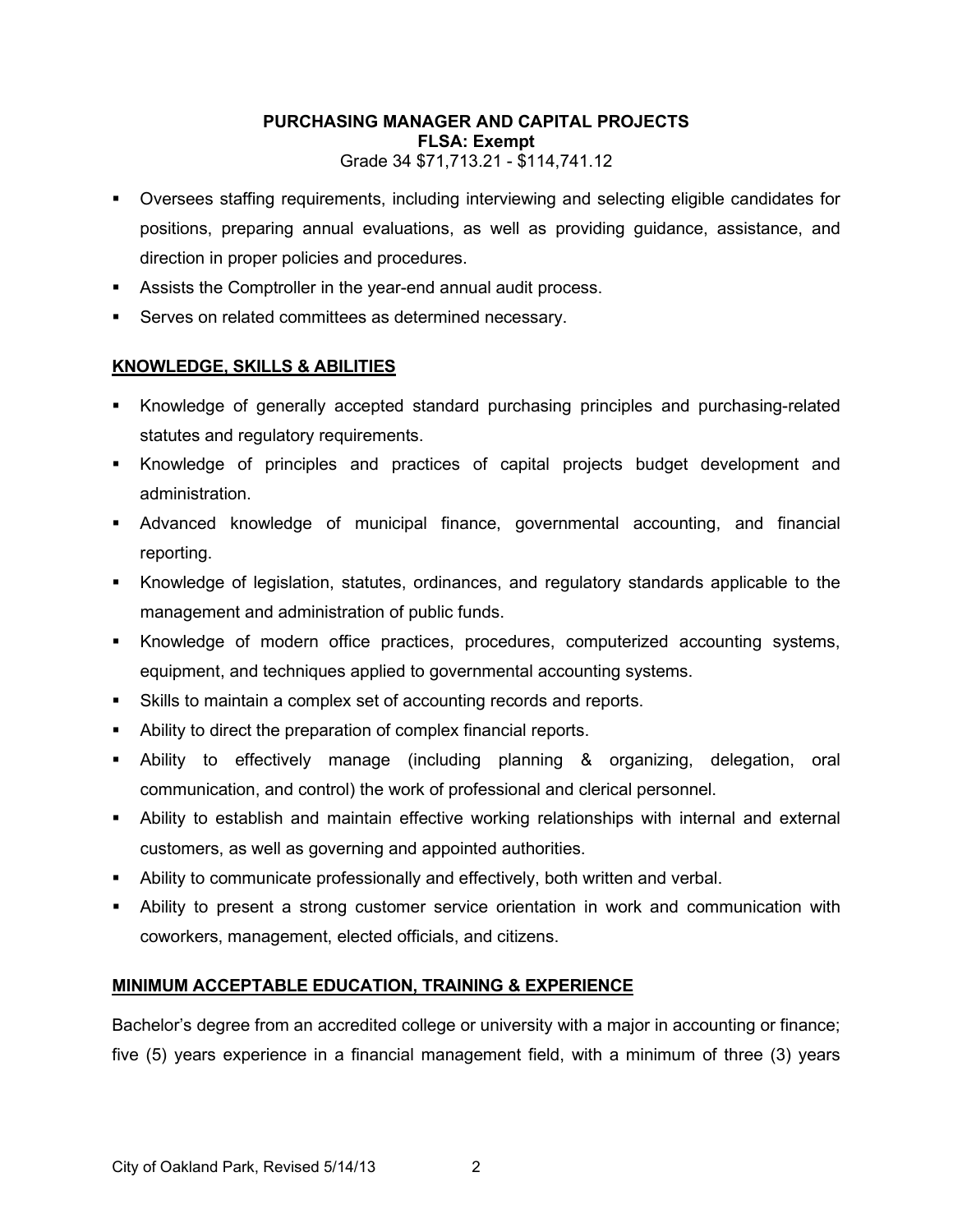supervisory experience. A Master's degree in a business-related field may substitute for two (2) years of the required work experience.

#### **PREFERRED**

Three (3) years of financial experience in a governmental organization; a Master's degree in related field with 5 years procurement experience; a Certified Government Finance Officer (CGFO).

#### **PHYSICAL REQUIREMENTS**

The City of Oakland Park is an Equal Opportunity Employer. In compliance with the Americans with Disabilities Act (42 U.S. C. 12101 et. seq.), the City of Oakland Park will provide reasonable accommodations to qualified individuals with disabilities and encourages both prospective and current employees to discuss potential accommodations with the employer. The physical demands described here are representative of those that must be met by an employee to successfully perform the essential functions of this job.

Tasks involve the ability to exert light physical effort in sedentary to light work, but which may involve some lifting, carrying, pushing and/or pulling of objects and materials of lightweight (5-15 pounds). Tasks may involve extended periods of time at a keyboard or workstation. Work is performed in usual office conditions with rare exposure to disagreeable environmental factors. Some tasks require visual abilities. Some tasks require oral communication ability.

A review of this position has excluded the marginal functions of the position that are incidental to the performance of fundamental job duties. All duties and responsibilities are essential job functions and requirements are subject to possible modifications to reasonably accommodate individuals with disabilities. To perform this job successfully, the incumbent(s) will possess the abilities and aptitudes to perform each duty proficiently. Some requirements may exclude individuals who pose a direct threat of significant risk to the health or safety of themselves or others. Requirements are representative of the minimum level of knowledge, skills, and ability.